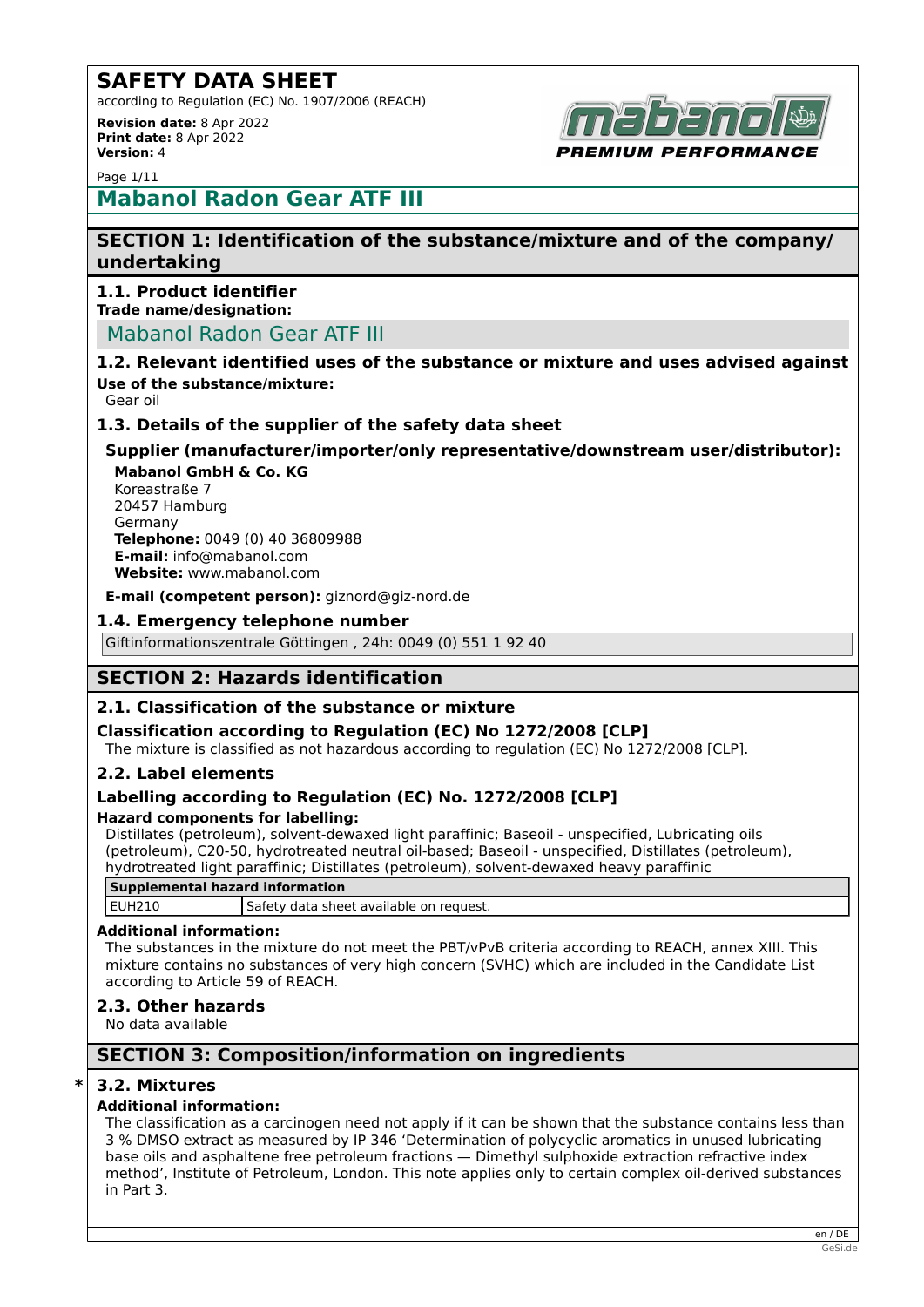according to Regulation (EC) No. 1907/2006 (REACH)

**Revision date:** 8 Apr 2022 **Print date:** 8 Apr 2022 **Version:** 4



Page 2/11

## **Mabanol Radon Gear ATF III**

|                                                                                                                                       | Hazardous ingredients / Hazardous impurities / Stabilisers:                                                                                                                               |                       |
|---------------------------------------------------------------------------------------------------------------------------------------|-------------------------------------------------------------------------------------------------------------------------------------------------------------------------------------------|-----------------------|
| <b>Product identifiers</b>                                                                                                            | <b>Substance name</b><br>Classification according to Regulation (EC) No 1272/2008 [CLP]                                                                                                   | <b>Concentration</b>  |
| CAS No.: 64742-56-9<br><b>EC No.: 265-159-2</b><br><b>REACH No.:</b><br>01-2119480132-48                                              | Distillates (petroleum), solvent-dewaxed light paraffinic<br>Asp. Tox. 1 (H304)<br>♦ Danger                                                                                               | $50 - 55$<br>weight-% |
| CAS No.: 72623-87-1<br><b>EC No.: 276-738-4</b><br><b>REACH No.:</b><br>01-2119474889-13                                              | Baseoil - unspecified, Lubricating oils (petroleum), C20-50,<br>hydrotreated neutral oil-based<br>Asp. Tox. 1 (H304)<br>♦ Danger                                                          | $35 - 40$<br>weight-% |
|                                                                                                                                       | Short-, medium- and long-chain alkyl methacrylates and short-<br>chain alkyl methacrylamide copolymer (Confidentiality: ACC-<br>QT664993-91)<br>Eye Irrit. 2 (H319)<br>$\Diamond$ Warning | $1 - < 3$<br>weight-% |
| $CAS No.: 64742-55-8$<br><b>EC No.: 265-158-7</b><br><b>REACH No.:</b><br>01-2119487077-29                                            | Baseoil - unspecified, Distillates (petroleum), hydrotreated<br>light paraffinic<br>Asp. Tox. 1 (H304)<br>♦ Danger                                                                        | $1 - < 3$<br>weight-% |
| CAS No.: 64742-65-0<br>EC No.: 265-169-7<br><b>REACH No.:</b><br>01-2119471299-27<br>Full text of H- and EUH-phrases: see section 16. | Distillates (petroleum), solvent-dewaxed heavy paraffinic<br>Asp. Tox. 1 (H304)<br><b>♦ Danger</b>                                                                                        | $1 - < 3$<br>weight-% |

## **SECTION 4: First aid measures**

## **4.1. Description of first aid measures**

#### **General information:**

In case of accident or unwellness, seek medical advice immediately (show directions for use or safety data sheet if possible).

#### **Following inhalation:**

Remove person to fresh air and keep comfortable for breathing. When in doubt or if symptoms are observed, get medical advice.

#### **In case of skin contact:**

After contact with skin, wash immediately with plenty of water and soap. Remove contaminated, saturated clothing immediately. In case of skin irritation, consult a physician.

#### **After eye contact:**

Rinse immediately carefully and thoroughly with eye-bath or water. In case of eye irritation consult an ophthalmologist.

#### **Following ingestion:**

Do NOT induce vomiting. Rinse mouth thoroughly with water. Let water be drunken in little sips (dilution effect). Never give anything by mouth to an unconscious person or a person with cramps. When in doubt or if symptoms are observed, get medical advice.

#### **4.2. Most important symptoms and effects, both acute and delayed** Observe risk of aspiration if vomiting occurs.

#### **4.3. Indication of any immediate medical attention and special treatment needed** Treat symptomatically.

## **SECTION 5: Firefighting measures**

## **5.1. Extinguishing media**

#### **Suitable extinguishing media:**

Foam. Extinguishing powder. Carbon dioxide (CO2). Sand.

In case of major fire and large quantities: Water spray jet. Water mist.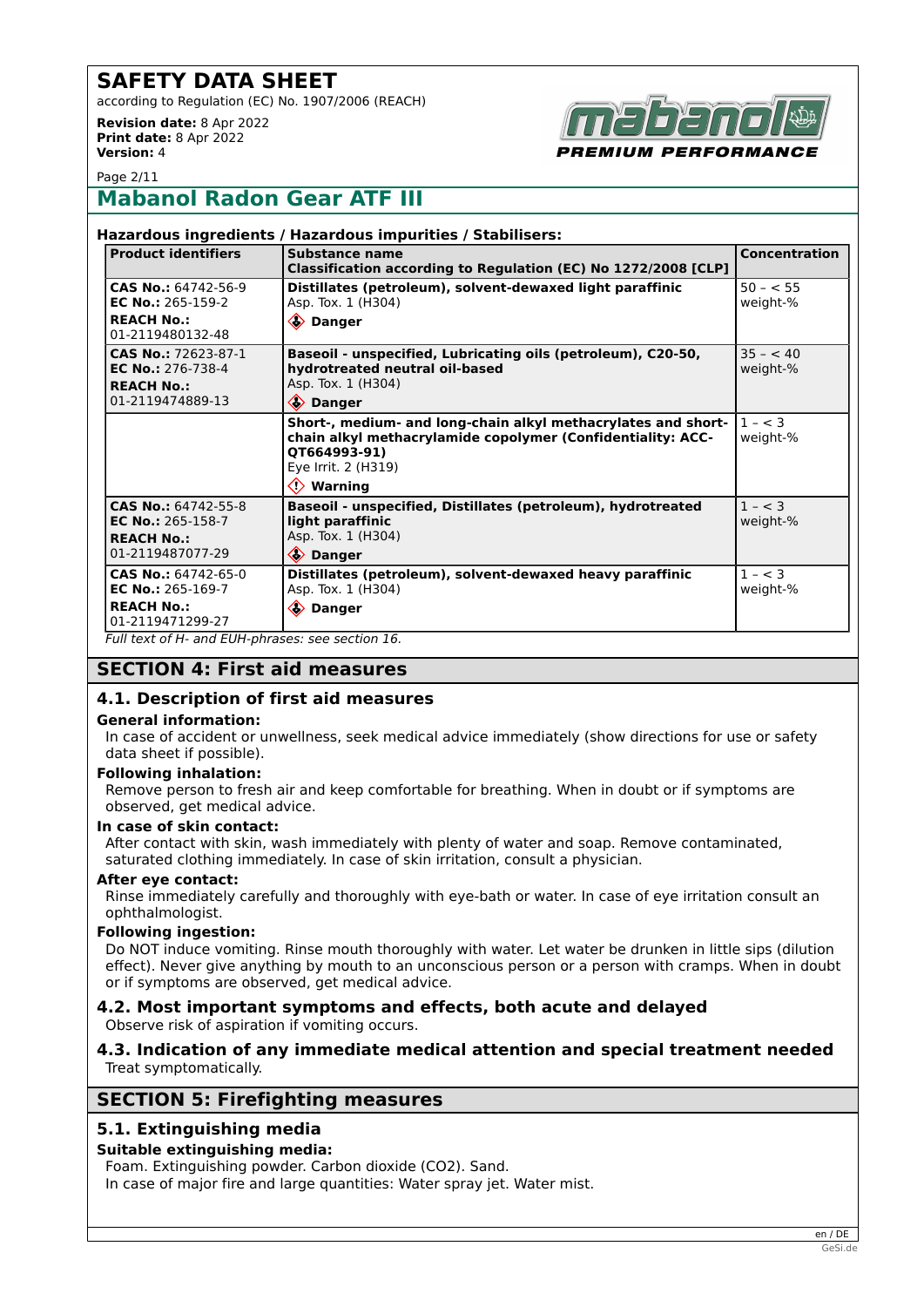according to Regulation (EC) No. 1907/2006 (REACH)

**Revision date:** 8 Apr 2022 **Print date:** 8 Apr 2022 **Version:** 4



Page 3/11

# **Mabanol Radon Gear ATF III**

#### **Unsuitable extinguishing media:**

Full water jet.

#### **5.2. Special hazards arising from the substance or mixture** Burning produces heavy smoke.

## **Hazardous combustion products:**

In case of fire may be liberated: Carbon dioxide (CO2). Carbon monoxide. Sulphur dioxide (SO2). Nitrogen oxides (NOx).

### **5.3. Advice for firefighters**

Do not inhale explosion and combustion gases. Wear a self-contained breathing apparatus and chemical protective clothing.

#### **5.4. Additional information**

Collect contaminated fire extinguishing water separately. Do not allow entering drains or surface water. Co-ordinate fire-fighting measures to the fire surroundings.

## **SECTION 6: Accidental release measures**

### **6.1. Personal precautions, protective equipment and emergency procedures**

#### **6.1.1. For non-emergency personnel**

#### **Personal precautions:**

Use personal protection equipment. Ventilate affected area. Special danger of slipping by leaking/spilling product.

#### **6.1.2. For emergency responders**

#### **Personal protection equipment:**

Personal protection equipment: see section 8.

#### **6.2. Environmental precautions**

Do not allow to enter into surface water or drains. Do not allow to enter into soil/subsoil. Prevent spread over a wide area (e.g. by containment or oil barriers).

#### **6.3. Methods and material for containment and cleaning up**

#### **For cleaning up:**

Absorb with liquid-binding material (sand, diatomaceous earth, acid- or universal binding agents). Treat the recovered material as prescribed in the section on waste disposal. Clean contaminated articles and floor according to the environmental legislation.

#### **6.4. Reference to other sections**

Personal protection equipment: see section 8 Disposal: see section 13

## **SECTION 7: Handling and storage**

#### **7.1. Precautions for safe handling**

#### **Protective measures**

#### **Advices on safe handling:**

Wear personal protection equipment (refer to section 8). Avoid: generation/formation of aerosols. Generation/formation of mist.

#### **Fire prevent measures:**

Usual measures for fire prevention. Keep away from sources of ignition - No smoking. Fire class: B (Fires of liquids or liquid turning substances).

#### **Advices on general occupational hygiene**

When using do not eat, drink or smoke. Avoid contact with eyes and skin. Wash hands before breaks and after work. Apply skin care products after work. Do not put any product-impregnated cleaning rags into your trouser pockets. Used working clothes should not be worn outside the work area. Wash contaminated clothing before reuse.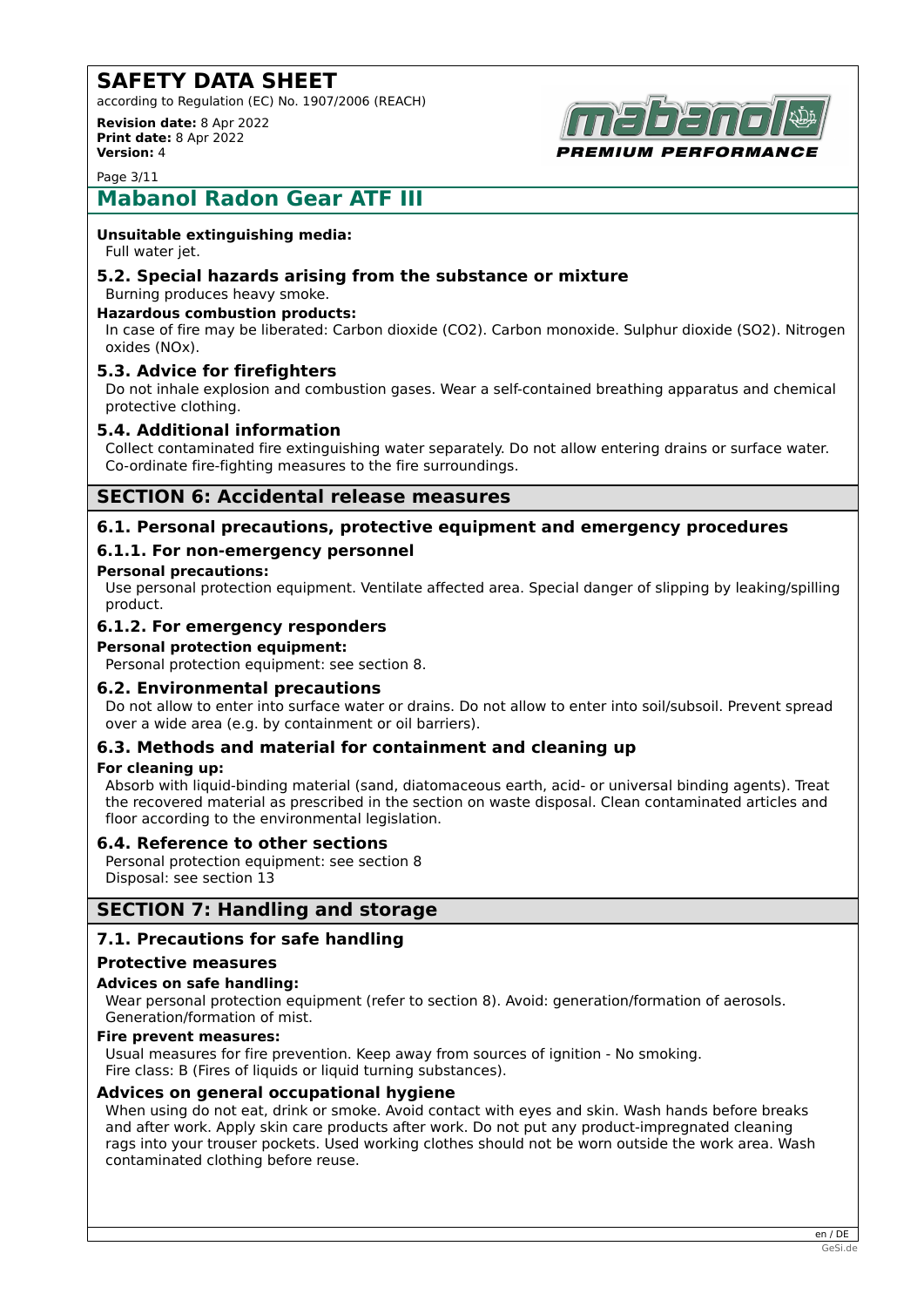according to Regulation (EC) No. 1907/2006 (REACH)

**Revision date:** 8 Apr 2022 **Print date:** 8 Apr 2022 **Version:** 4



Page 4/11

## **Mabanol Radon Gear ATF III**

## **7.2. Conditions for safe storage, including any incompatibilities**

#### **Technical measures and storage conditions:**

Keep container tightly closed in a cool, well-ventilated place. Only use containers specifically approved for the substance/product.

#### **Hints on storage assembly:**

Do not store together with: Gas. Explosives. P8 OXIDISING LIQUIDS AND SOLIDS. Radioactive substances. Infectious substances.

#### **Storage class (TRGS 510, Germany):** 10 – Combustible liquids that cannot be assigned to any of the above storage classes

#### **Further information on storage conditions:**

Temperature control required. Keep container tightly closed. Protect against: Air. Light. UV-radiation/sunlight.

### **7.3. Specific end use(s)**

No data available

## **SECTION 8: Exposure controls/personal protection**

#### **\* 8.1. Control parameters**

# **8.1.1. Occupational exposure limit values**

No data available

## **8.1.2. Biological limit values**

No data available

### **8.1.3. DNEL-/PNEC-values**

| Substance name                                                    | <b>DNEL value</b>     | 1 DNEL type                                |
|-------------------------------------------------------------------|-----------------------|--------------------------------------------|
|                                                                   |                       | 2 Exposure route                           |
|                                                                   |                       | 3 Exposure time                            |
| Baseoil - unspecified, Distillates                                | 5.4 mg/m <sup>3</sup> | 1 DNEL worker                              |
| (petroleum), hydrotreated light paraffinic<br>CAS No.: 64742-55-8 |                       | 2 Long-term - inhalation, systemic effects |
| <b>EC No.: 265-158-7</b>                                          |                       |                                            |
| Distillates (petroleum), solvent-dewaxed                          | 5.4 mg/m <sup>3</sup> | 1 DNEL worker                              |
| heavy paraffinic<br>CAS No.: 64742-65-0                           |                       | 2 Long-term - inhalation, local effects    |
| EC No.: $265-169-7$                                               |                       | $(3)$ 8 h                                  |
| Distillates (petroleum), solvent-dewaxed                          | 1.2 mg/m <sup>3</sup> | 1 DNEL Consumer                            |
| heavy paraffinic<br>CAS No.: 64742-65-0                           |                       | 2 Long-term - inhalation, local effects    |
| EC No.: 265-169-7                                                 |                       | $(3)$ 24 h                                 |
|                                                                   |                       |                                            |
| <b>Substance name</b>                                             | <b>PNEC Value</b>     | 1 PNEC type                                |
| Distillates (netroleum) solvent-dewaxed                           | $9.33$ ma/ka          | 1 PNEC cocondary noisoning                 |

| Distillates (petroleum), solvent-dewaxed<br>light paraffinic<br>CAS No.: 64742-56-9<br>EC No.: 265-159-2                     | 9.33 mg/kg | 1) PNEC secondary poisoning |
|------------------------------------------------------------------------------------------------------------------------------|------------|-----------------------------|
| Baseoil - unspecified, Distillates<br>(petroleum), hydrotreated light paraffinic<br>CAS No.: 64742-55-8<br>EC No.: 265-158-7 | 9.33 mg/kg | 1) PNEC secondary poisoning |

## **8.2. Exposure controls**

## **8.2.1. Appropriate engineering controls**

Provide adequate ventilation.

#### **8.2.2. Personal protection equipment**

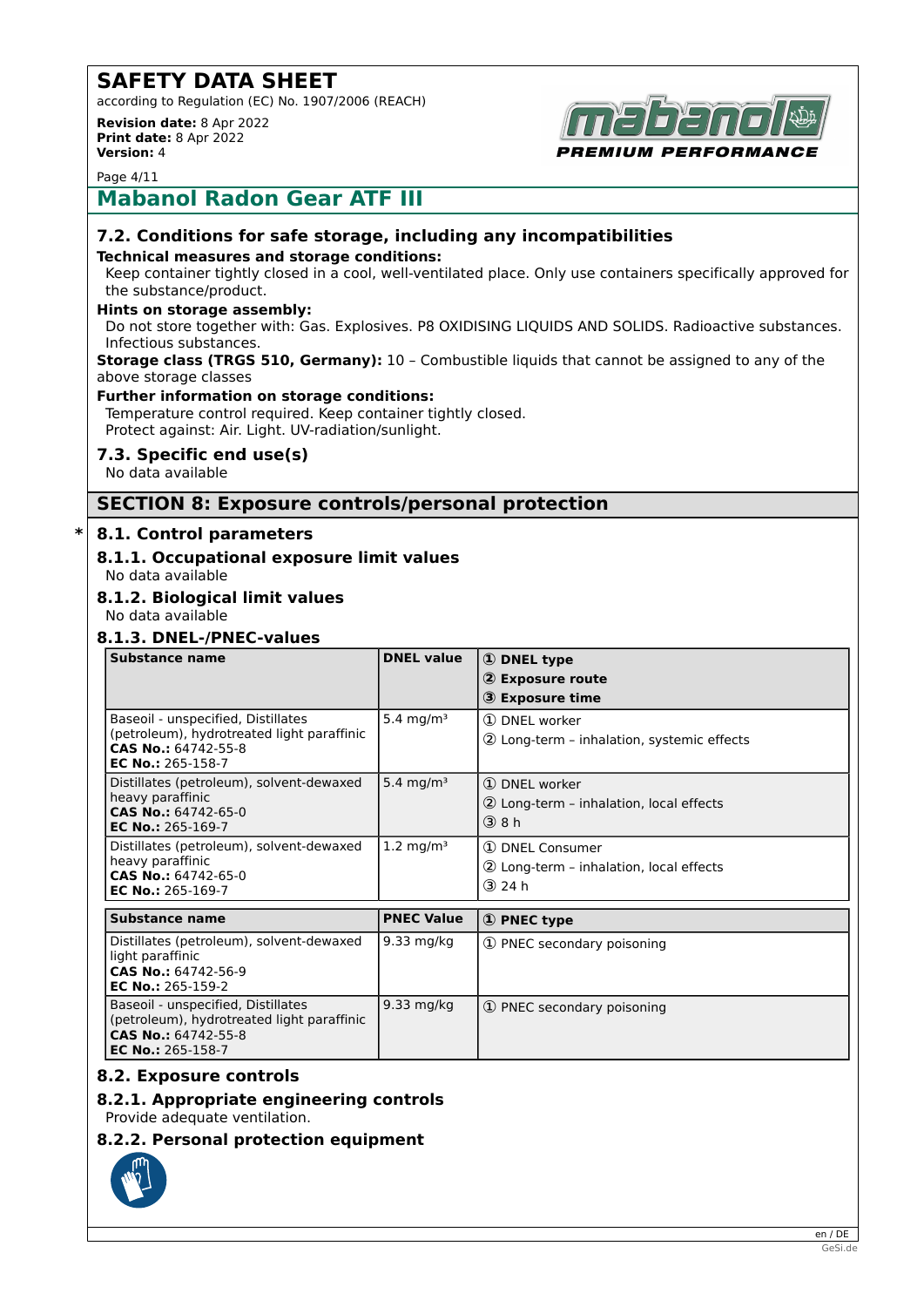according to Regulation (EC) No. 1907/2006 (REACH)

**Revision date:** 8 Apr 2022 **Print date:** 8 Apr 2022 **Version:** 4



Page 5/11

# **Mabanol Radon Gear ATF III**

#### **Eye/face protection:**

Safety goggles with side protection. In case of increased risk add protective face shield. DIN EN 166..

## **Skin protection:**

Tested protective gloves must be worn (EN ISO 374).

Suitable material: NBR (Nitrile rubber). FKM (fluoro rubber). CR (polychloroprene, chloroprene rubber). Breakthrough times and swelling properties of the material must be taken into consideration. The quality of the protective gloves resistant to chemicals must be chosen as a function of the specific working place concentration and quantity of hazardous substances. For special purposes, it is recommended to check the resistance to chemicals of the protective gloves mentioned above together with the supplier of these gloves.

Suitable protective clothing: flame-resistant.

#### **Respiratory protection:**

Usually no personal respirative protection necessary. Respiratory protection necessary at: exceeding exposure limit values. aerosol or mist formation. Suitable respiratory protection apparatus: Filtering device (full mask or mouthpiece) with filter: A2, A2/P2, ABEK. The filter class must be suitable for the maximum contaminant concentration (gas/vapour/aerosol/ particulates) that may arise when handling the product. If the concentration is exceeded, self-contained breathing apparatus must be used.

#### **8.2.3. Environmental exposure controls**

No information available.

#### **8.3. Additional information**

Air limit values: Possibility of exposure to Aerosol (Mineral oil) Limit value (TLV-TWA) = 5 mg/ m3 - Source: ACGIH Limit value (TLV-STEL ) =  $10$  mg/ m3 - Source: ACGIH

## **SECTION 9: Physical and chemical properties**

#### **9.1. Information on basic physical and chemical properties**

#### **Appearance**

**Physical state:** Liquid **Colour:** red **Odour:** not determined

#### **Safety relevant basis data**

| <b>Parameter</b>                                | Value                    | at °C | ① Method        |
|-------------------------------------------------|--------------------------|-------|-----------------|
|                                                 |                          |       | 2 Remark        |
| pH                                              | not determined           |       |                 |
| Melting point                                   | not determined           |       |                 |
| Freezing point                                  | not determined           |       |                 |
| Initial boiling point and boiling range         | not determined           |       |                 |
| Decomposition temperature                       | not determined           |       |                 |
| Flash point                                     | 216 °C                   |       | 1 EN ISO 2592   |
| Evaporation rate                                | not determined           |       |                 |
| Auto-ignition temperature                       | not determined           |       |                 |
| Upper/lower flammability or<br>explosive limits | not determined           |       |                 |
| Vapour pressure                                 | $< 0.1$ hPa              | 20 °C | 2 berechnet     |
| Vapour density                                  | not determined           |       |                 |
| Density                                         | $0.86$ g/cm <sup>3</sup> | 15 °C | $(D)$ DIN 51757 |
| Relative density                                | not determined           |       |                 |
| <b>Bulk density</b>                             | not determined           |       |                 |
| Water solubility                                | practically<br>insoluble |       |                 |
| Partition coefficient: n-octanol/water          | not determined           |       |                 |
| Dynamic viscosity                               | not determined           |       |                 |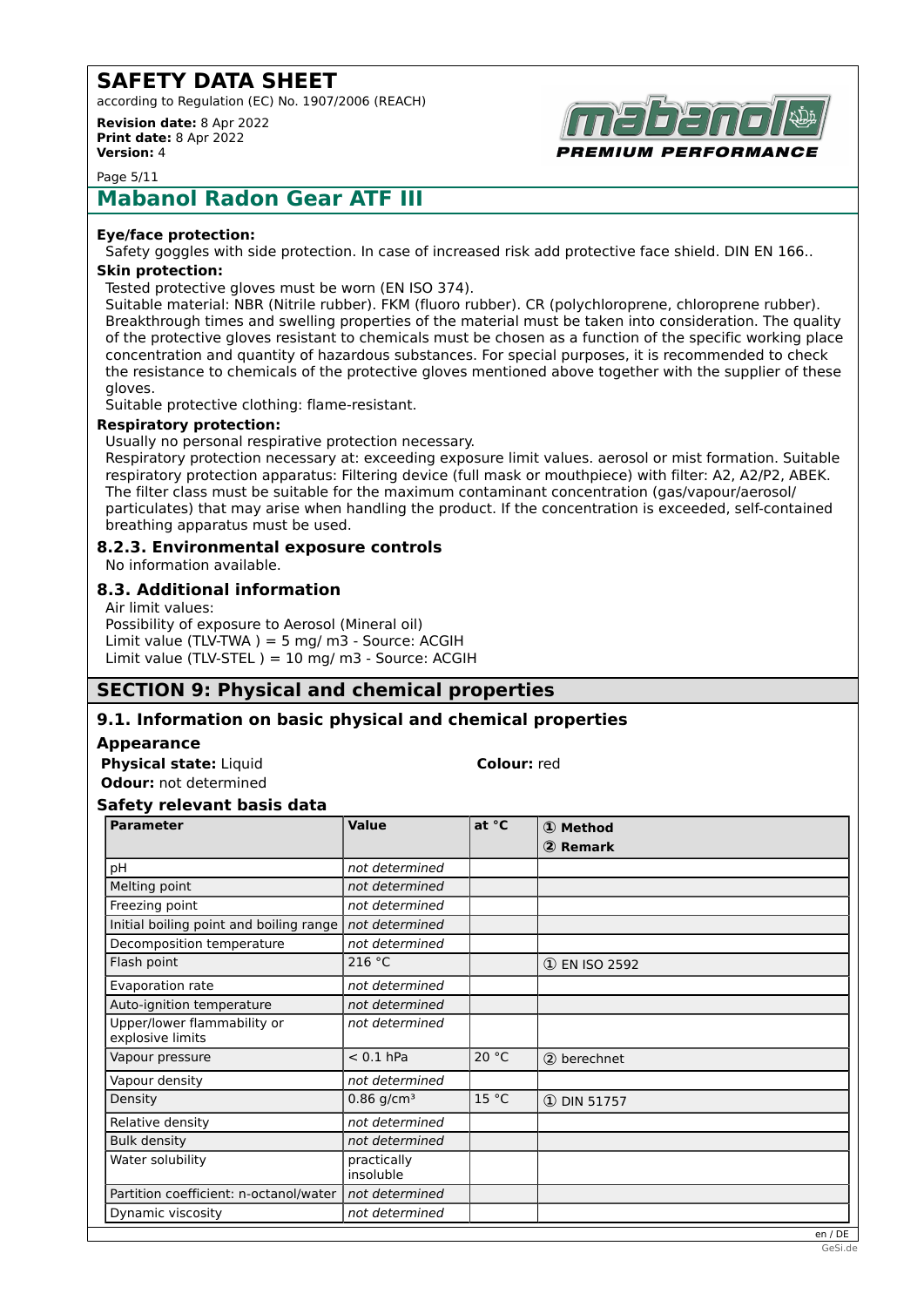according to Regulation (EC) No. 1907/2006 (REACH) **Revision date:** 8 Apr 2022

**Print date:** 8 Apr 2022 **Version:** 4



Page 6/11

# **Mabanol Radon Gear ATF III**

| <b>Parameter</b>    | <b>Value</b>            | lat °C          | <b>D</b> Method<br>2 Remark |
|---------------------|-------------------------|-----------------|-----------------------------|
| Kinematic viscosity | 35.7 mm <sup>2</sup> /s | 40 $^{\circ}$ C | $\vert$ (1) EN ISO 3104     |
| Pour point          | $<$ -50 °C              |                 | (① ASTM D 5985              |

## **9.2. Other information**

No data available

## **SECTION 10: Stability and reactivity**

#### **10.1. Reactivity**

No information available.

#### **\* 10.2. Chemical stability**

The product is chemically stable under recommended conditions of storage, use and temperature.

## **10.3. Possibility of hazardous reactions**

No known hazardous reactions.

**10.4. Conditions to avoid** No information available.

#### **10.5. Incompatible materials**

Oxidising agent, strong.

#### **10.6. Hazardous decomposition products**

No known hazardous decomposition products.

## **SECTION 11: Toxicological information**

## **\* 11.1. Information on hazard classes as defined in Regulation (EC) No 1272/2008**

**Distillates (petroleum), solvent-dewaxed light paraffinic CAS No.:** 64742-56-9 **EC No.:** 265-159-2

**LD50 oral:** >5,000 mg/kg (Rat)

**LD50 dermal:** >5,000 mg/kg (Rabbit)

**LC50 Acute inhalation toxicity (vapour):** >5.53 mg/L 4 h (Rat)

#### **Baseoil - unspecified, Lubricating oils (petroleum), C20-50, hydrotreated neutral oil-based**

**CAS No.:** 72623-87-1 **EC No.:** 276-738-4 **LD50 oral:** >5,000 mg/kg (Rat) OECD 401

**LD50 dermal:** >2,000 mg/kg (Rabbit) OECD 402

**LC50 Acute inhalation toxicity (vapour):** >5.53 mg/L 4 h (Rat) OECD 403

**Baseoil - unspecified, Distillates (petroleum), hydrotreated light paraffinic CAS No.:** 64742-55-8 **EC No.:** 265-158-7

**LD50 oral:** >5,000 mg/kg (Rat) OECD 401

**LD50 dermal:** >2,000 mg/kg (Rabbit) OECD 402

**LC50 Acute inhalation toxicity (vapour):** >5.53 mg/L 4 h (Rat) OECD 403

**Distillates (petroleum), solvent-dewaxed heavy paraffinic CAS No.:** 64742-65-0 **EC No.:** 265-169-7

**LD50 oral:** >5,000 mg/kg (Rat)

**LD50 dermal:** >5,000 mg/kg (Rabbit)

**LC50 Acute inhalation toxicity (vapour):** >5.53 mg/L 4 h (Rat)

#### **Acute oral toxicity:**

Based on available data, the classification criteria are not met.

### **Acute dermal toxicity:**

Based on available data, the classification criteria are not met.

#### **Acute inhalation toxicity:**

Based on available data, the classification criteria are not met.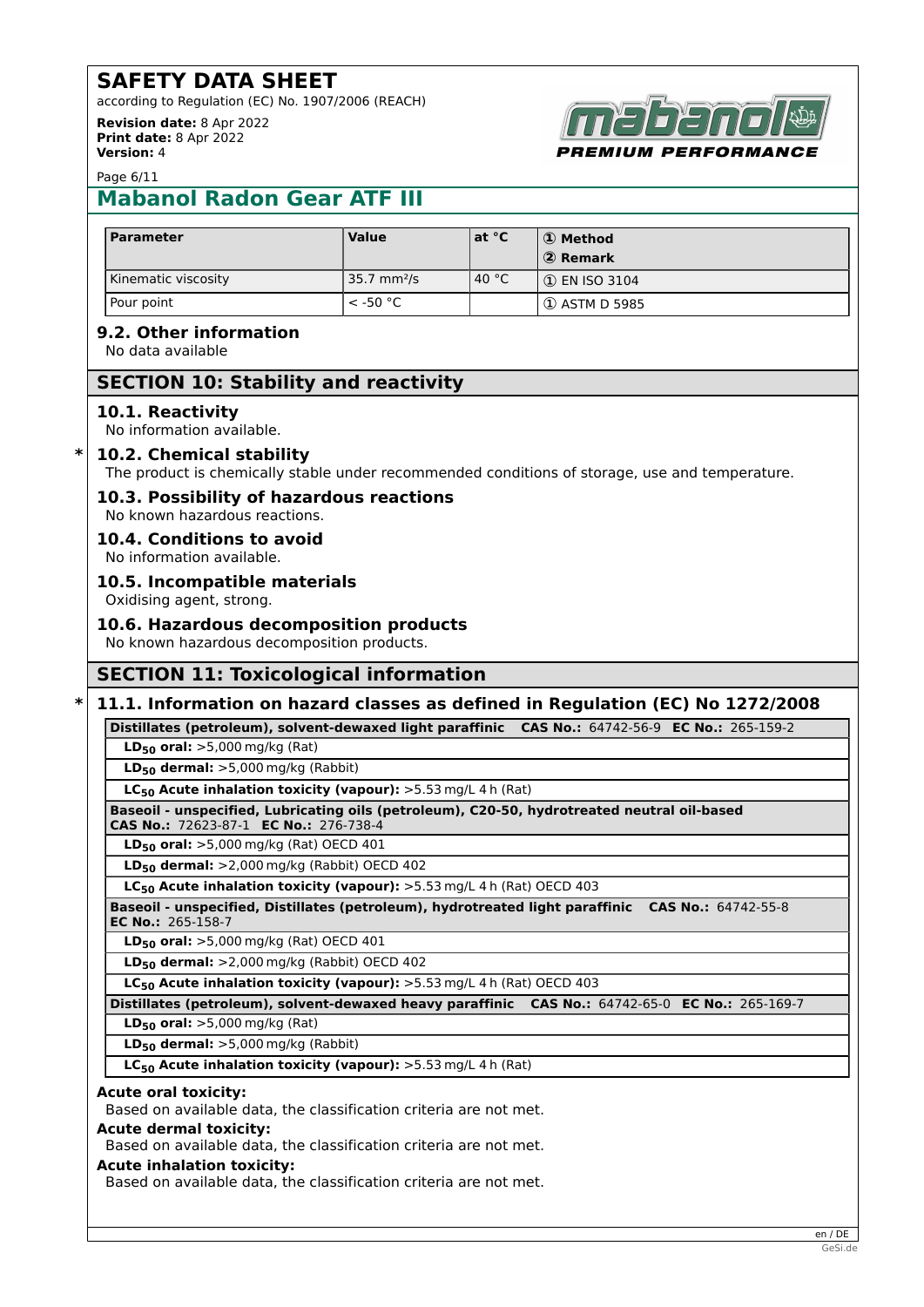according to Regulation (EC) No. 1907/2006 (REACH) **Revision date:** 8 Apr 2022

**Print date:** 8 Apr 2022 **Version:** 4



Page 7/11

# **Mabanol Radon Gear ATF III**

| <b>Skin corrosion/irritation:</b>                                      |
|------------------------------------------------------------------------|
| Based on available data, the classification criteria are not met.      |
| Serious eye damage/irritation:                                         |
| Based on available data, the classification criteria are not met.      |
| <b>Respiratory or skin sensitisation:</b>                              |
| Based on available data, the classification criteria are not met.      |
| <b>Germ cell mutagenicity:</b>                                         |
| Based on available data, the classification criteria are not met.      |
| <b>Carcinogenicity:</b>                                                |
| Based on available data, the classification criteria are not met.      |
| <b>Reproductive toxicity:</b>                                          |
| Based on available data, the classification criteria are not met.      |
| <b>STOT-single exposure:</b>                                           |
| Based on available data, the classification criteria are not met.      |
| <b>STOT-repeated exposure:</b>                                         |
| Based on available data, the classification criteria are not met.      |
| <b>Aspiration hazard:</b>                                              |
| Based on available data, the classification criteria are not met.      |
| <b>Additional information:</b>                                         |
| Frequently or prolonged contact with skin may cause dermal irritation. |
|                                                                        |

**\* 11.2. Information on other hazards Endocrine disrupting properties:** No information available.

## **SECTION 12: Ecological information**

#### **\* 12.1. Toxicity**

**Distillates (petroleum), solvent-dewaxed light paraffinic CAS No.:** 64742-56-9 **EC No.:** 265-159-2 **LC50:** >100 mg/L 4 d (fish, Pimephales promelas (fathead minnow)) **EC50:** >10,000 mg/L 2 d (crustaceans, Daphnia magna (Big water flea)) **NOEC:** 10 mg/L 21 d (crustaceans, Daphnia magna (Big water flea)) **ErC50:** >100 mg/L 3 d (Algae/water plant, Pseudokirchneriella subcapitata) **Baseoil - unspecified, Lubricating oils (petroleum), C20-50, hydrotreated neutral oil-based CAS No.:** 72623-87-1 **EC No.:** 276-738-4 **EC50:** >100 mg/L 2 d (Algae/water plant, Pseudokirchneriella subcapitata) OECD 201 **NOEC:** >10 mg/L 21 d (crustaceans, Daphnia magna (Big water flea)) OECD 211 **EC50:** >10,000 mg/L 2 d (crustaceans, Daphnia magna (Big water flea)) OECD 202 **NOEC:** >100 mg/L 3 d (Algae/water plant, Pseudokirchneriella subcapitata) OECD 201 **NOEC:** >100 mg/L 4 d (fish) **Baseoil - unspecified, Distillates (petroleum), hydrotreated light paraffinic CAS No.:** 64742-55-8 **EC No.:** 265-158-7 **LC50:** >100 mg/L 4 d (fish, Pimephales promelas (fathead minnow)) OECD 203 **EC50:** >10,000 mg/L 2 d (crustaceans, Daphnia magna (Big water flea)) OECD 202 **NOEC:** >100 mg/L 3 d (Algae/water plant, Pseudokirchneriella subcapitata) **NOEC:** >10 mg/L 21 d (crustaceans, Daphnia magna (Big water flea)) OECD 211 **Distillates (petroleum), solvent-dewaxed heavy paraffinic CAS No.:** 64742-65-0 **EC No.:** 265-169-7 **EC50:** >10,000 mg/L 2 d (crustaceans, Daphnia magna (Big water flea)) **LC50:** >100 mg/L 4 d (fish, Oncorhynchus mykiss (Rainbow trout)) **EC50:** >100 mg/L 3 d (Algae/water plant)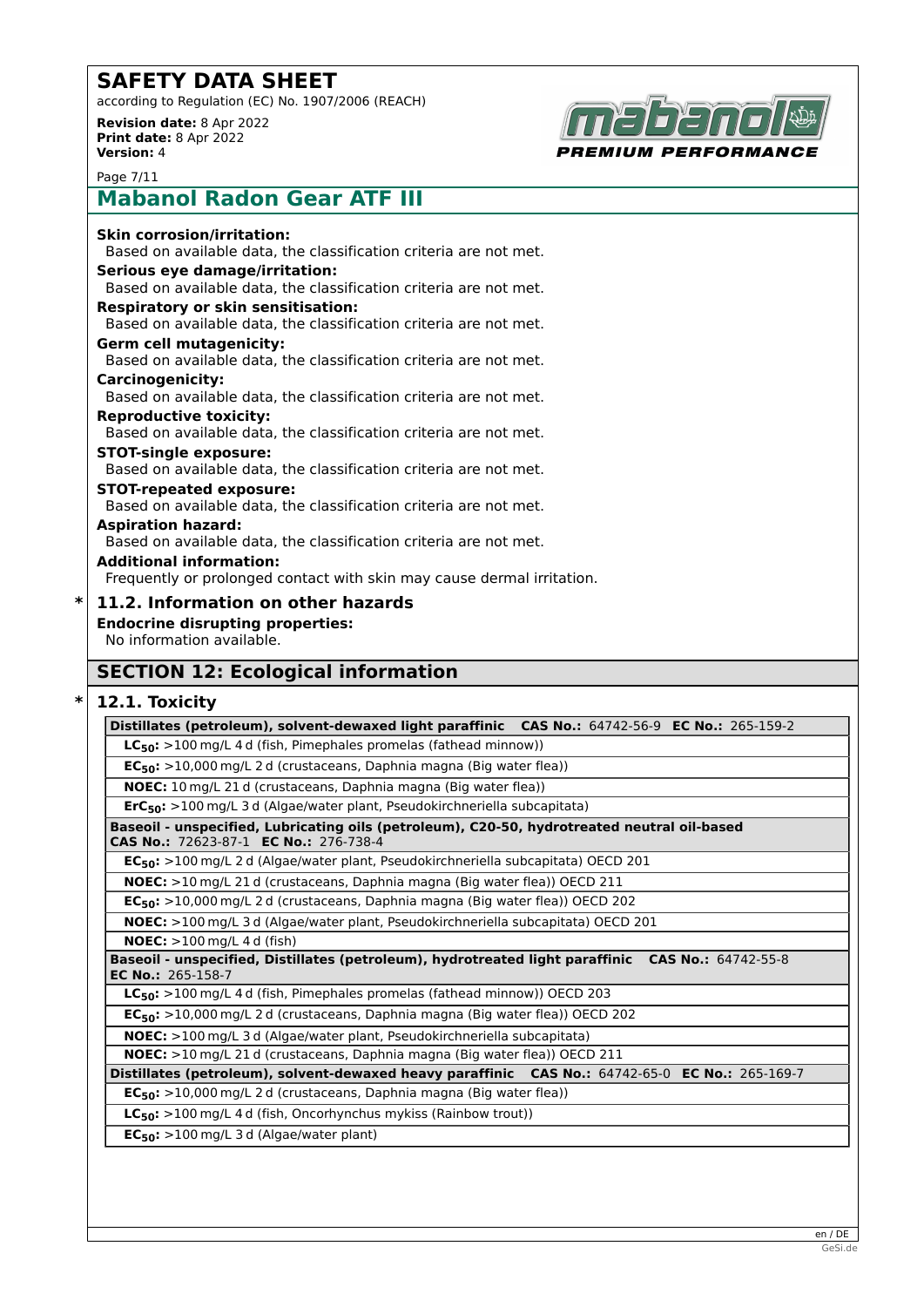according to Regulation (EC) No. 1907/2006 (REACH)

**Revision date:** 8 Apr 2022 **Print date:** 8 Apr 2022 **Version:** 4



Page 8/11

# **Mabanol Radon Gear ATF III**

### **\* 12.2. Persistence and degradability**

**Distillates (petroleum), solvent-dewaxed light paraffinic CAS No.:** 64742-56-9 **EC No.:** 265-159-2 **Biodegradation:** —

**Remark:** Not readily biodegradable (according to OECD criteria)

**Baseoil - unspecified, Lubricating oils (petroleum), C20-50, hydrotreated neutral oil-based CAS No.:** 72623-87-1 **EC No.:** 276-738-4

#### **Biodegradation:** —

**Remark:** Not readily biodegradable (according to OECD criteria)

**Baseoil - unspecified, Distillates (petroleum), hydrotreated light paraffinic CAS No.:** 64742-55-8 **EC No.:** 265-158-7

#### **Biodegradation:** —

**Remark:** Not readily biodegradable (according to OECD criteria)

#### **Additional information:**

The product is slightly soluble in water. It can be largely eliminated from the water by abiotic processes, e.g. mechanical separation.

#### **\* 12.3. Bioaccumulative potential**

**Baseoil - unspecified, Distillates (petroleum), hydrotreated light paraffinic CAS No.:** 64742-55-8 **EC No.:** 265-158-7

**Log KOW:** > 3.5

#### **Accumulation / Evaluation:**

No indication of bioaccumulation potential.

**12.4. Mobility in soil**

No information available.

## **\* 12.5. Results of PBT and vPvB assessment**

**Distillates (petroleum), solvent-dewaxed light paraffinic CAS No.:** 64742-56-9 **EC No.:** 265-159-2 **Results of PBT and vPvB assessment:** This substance does not meet the PBT/vPvB criteria of REACH, Annex XIII. **Baseoil - unspecified, Lubricating oils (petroleum), C20-50, hydrotreated neutral oil-based CAS No.:** 72623-87-1 **EC No.:** 276-738-4

**Results of PBT and vPvB assessment:** This substance does not meet the PBT/vPvB criteria of REACH, Annex XIII. **Short-, medium- and long-chain alkyl methacrylates and short-chain alkyl methacrylamide copolymer**

**(Confidentiality: ACC-QT664993-91) Results of PBT and vPvB assessment:** This substance does not meet the PBT/vPvB criteria of REACH, Annex XIII. **Baseoil - unspecified, Distillates (petroleum), hydrotreated light paraffinic CAS No.:** 64742-55-8 **EC No.:** 265-158-7

**Results of PBT and vPvB assessment:** This substance does not meet the PBT/vPvB criteria of REACH, Annex XIII. **Distillates (petroleum), solvent-dewaxed heavy paraffinic CAS No.:** 64742-65-0 **EC No.:** 265-169-7 **Results of PBT and vPvB assessment:** This substance does not meet the PBT/vPvB criteria of REACH, Annex XIII.

The substances in the mixture do not meet the PBT/vPvB criteria according to REACH, annex XIII.

## **\* 12.6. Endocrine disrupting properties**

No information available.

#### **\* 12.7. Other adverse effects**

No information available.

## **SECTION 13: Disposal considerations**

#### **13.1. Waste treatment methods**

Dispose of waste according to applicable legislation. Consult the appropriate local waste disposal expert about waste disposal. The allocation of waste identity numbers/waste descriptions must be carried out according to the EEC, specific to the industry and process.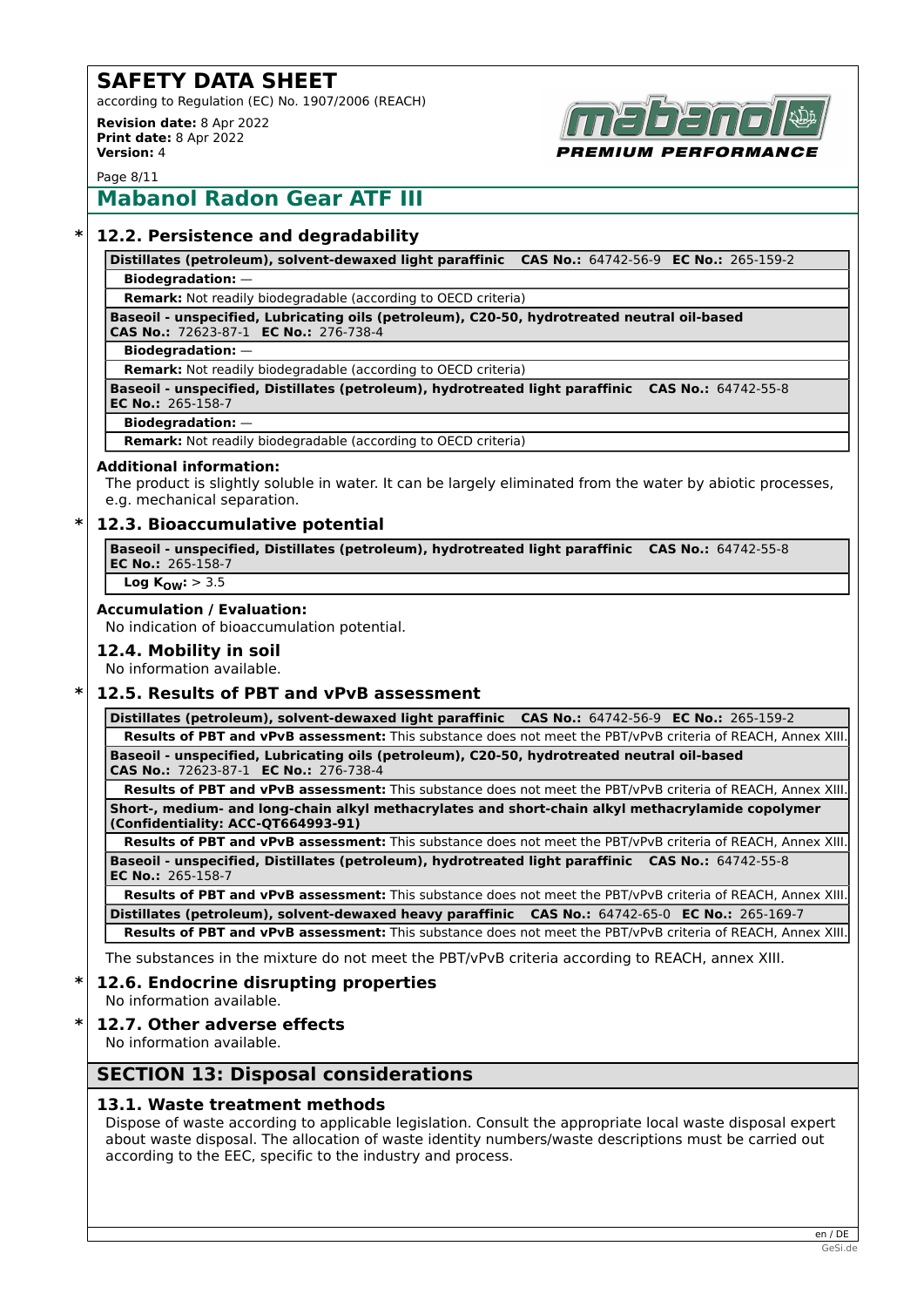according to Regulation (EC) No. 1907/2006 (REACH)

**Revision date:** 8 Apr 2022 **Print date:** 8 Apr 2022 **Version:** 4



Page 9/11

## **Mabanol Radon Gear ATF III**

### **13.1.1. Product/Packaging disposal**

#### **Waste codes/waste designations according to EWC/AVV**

#### **Waste code packaging**

 $150110*$  packaging containing residues of or contaminated by dangerous substances *\*: Evidence for disposal must be provided.*

#### **Waste treatment options**

#### **Appropriate disposal / Product:**

Consult the appropriate local waste disposal expert about waste disposal.

#### **Appropriate disposal / Package:**

Non-contaminated packages may be recycled. Handle contaminated packages in the same way as the substance itself.

## **SECTION 14: Transport information**

| Land transport (ADR/RID) Inland waterway craft                   | (ADN)                                                            | Sea transport (IMDG)                                             | Air transport (ICAO-TI /<br><b>IATA-DGR)</b>                     |
|------------------------------------------------------------------|------------------------------------------------------------------|------------------------------------------------------------------|------------------------------------------------------------------|
| 14.1. UN number or ID number                                     |                                                                  |                                                                  |                                                                  |
| No dangerous good in<br>sense of these transport<br>regulations. | No dangerous good in<br>sense of these transport<br>regulations. | No dangerous good in<br>sense of these transport<br>regulations. | No dangerous good in<br>sense of these transport<br>regulations. |
| 14.2. UN proper shipping name                                    |                                                                  |                                                                  |                                                                  |
| No dangerous good in<br>sense of these transport<br>regulations. | No dangerous good in<br>sense of these transport<br>regulations. | No dangerous good in<br>sense of these transport<br>regulations. | No dangerous good in<br>sense of these transport<br>regulations. |
| 14.3. Transport hazard class(es)                                 |                                                                  |                                                                  |                                                                  |
| not relevant                                                     | not relevant                                                     | not relevant                                                     | not relevant                                                     |
| 14.4. Packing group                                              |                                                                  |                                                                  |                                                                  |
| not relevant                                                     | not relevant                                                     | not relevant                                                     | not relevant                                                     |
| 14.5. Environmental hazards                                      |                                                                  |                                                                  |                                                                  |
| not relevant                                                     | not relevant                                                     | not relevant                                                     | not relevant                                                     |
| 14.6. Special precautions for user                               |                                                                  |                                                                  |                                                                  |
| not relevant                                                     | not relevant                                                     | not relevant                                                     | not relevant                                                     |

**14.7. Maritime transport in bulk according to IMO instruments** not relevant.

## **SECTION 15: Regulatory information**

#### **15.1. Safety, health and environmental regulations/legislation specific for the substance or mixture**

## **15.1.1. EU legislation**

## **Other regulations (EU):**

Directive 2012/18/EU on the control of major-accident hazards involving dangerous substances [Seveso-III-Directive]: This product is not assigned to a hazard category.

Directive 2010/75/EU on industrial emissions [Industrial Emissions Directive]: No information available. Directive 2004/42/EC on the limitation of emissions of volatile organic compounds: No information available.

Observe in addition any national regulations!

## **15.1.2. National regulations**

## **[DE] National regulations**

#### **Störfallverordnung**

**for substances contained in the product:**

This product is not assigned to a hazard category.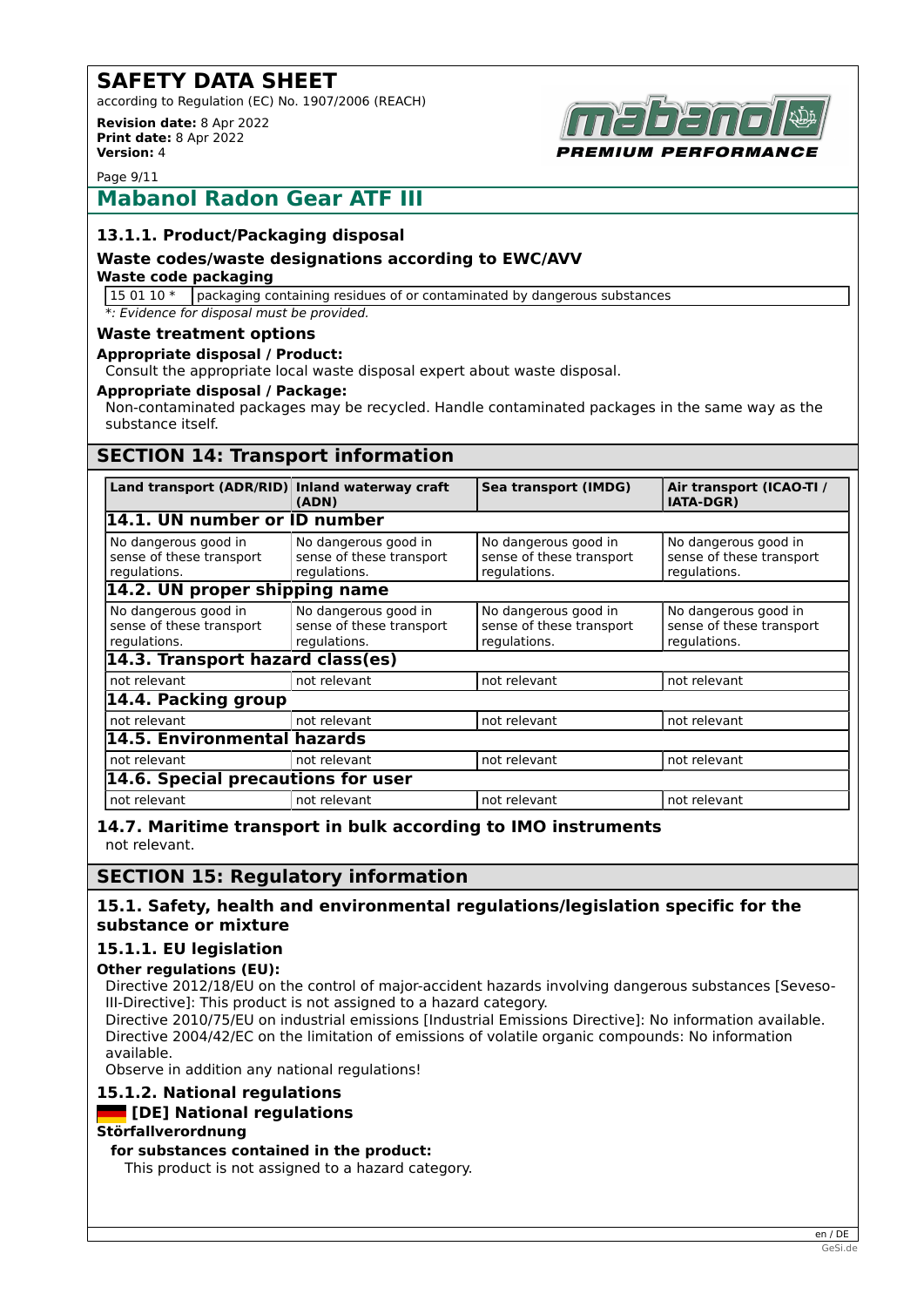according to Regulation (EC) No. 1907/2006 (REACH) **Revision date:** 8 Apr 2022

**Print date:** 8 Apr 2022 **Version:** 4



Page 10/11

# **Mabanol Radon Gear ATF III**

#### **Technische Anleitung Luft (TA-Luft)**

**Klasse 1:**

5.2.5: organic substances, to be indicated as total carbon at  $m \ge 0.50$  kg/h: conc. 50 mg/m<sup>3</sup> **Anteil 1:**

95 %

#### **Water hazard class**

#### **WGK:**

2 - deutlich wassergefährdend

#### **Remark:**

Self-classification (mixture; calculation rule).

### **15.2. Chemical Safety Assessment**

not applicable.

### **\* 15.3. Additional information**

Regulation (EU) 649/2012 (PIC): not relevant.

## **SECTION 16: Other information**

#### **\* 16.1. Indication of changes**

- 3.2. Mixtures
- 8.1. Control parameters
- 10.2. Chemical stability 11.1. Information on hazard classes as defined in Regulation (EC) No 1272/2008 11.2. Information on other hazards 12.1. Toxicity 12.2. Persistence and degradability 12.3. Bioaccumulative potential 12.5. Results of PBT and vPvB assessment 12.6. Endocrine disrupting properties 12.7. Other adverse effects 15.3. Additional information 16.1. Indication of changes

#### **16.2. Abbreviations and acronyms**

ACGIH: American Conference of Governmental Industrial Hygienists

ADR: Accord européen sur le transport des marchandises dangereuses par Route (International Carriage of Dangerous Goods by Road)

AwSV: Verordnung über Anlagen zum Umgang mit wassergefährdenden Stoffen

CAS Chemical Abstracts Service

DNEL: Derived No Effect Level

IARC: INTERNATIONAL AGENCY FOR RESEARCH ON CANCER

IMDG: International Maritime Code for Dangerous Goods

IATA: International Air Transport Association

IATA-DGR: Dangerous Goods Regulations by the "International Air Transport Association" (IATA)

ICAO: International Civil Aviation Organization

ICAO-TI: Technical Instructions by the "International Civil Aviation Organization" (ICAO)

GHS: Globally Harmonized System of Classification and Labelling of Chemicals

GefStoffV: Gefahrstoffverordnung (Ordinance on Hazardous Substances, Germany)

LOAEL: Lowest observed adverse effect level

LOAEC: Lowest observed adverse effect concentration

 $LC_{50}$ : Lethal concentration, 50 percent

 $LD_{50}$ : Lethal dose, 50 percent

NIOSH: National Institute of Occupational Safety and Health

NOAEL: No observed adverse effect level

NOAEC: No observed adverse effect level

NTP: National Toxicology Program

N/A: not applicable